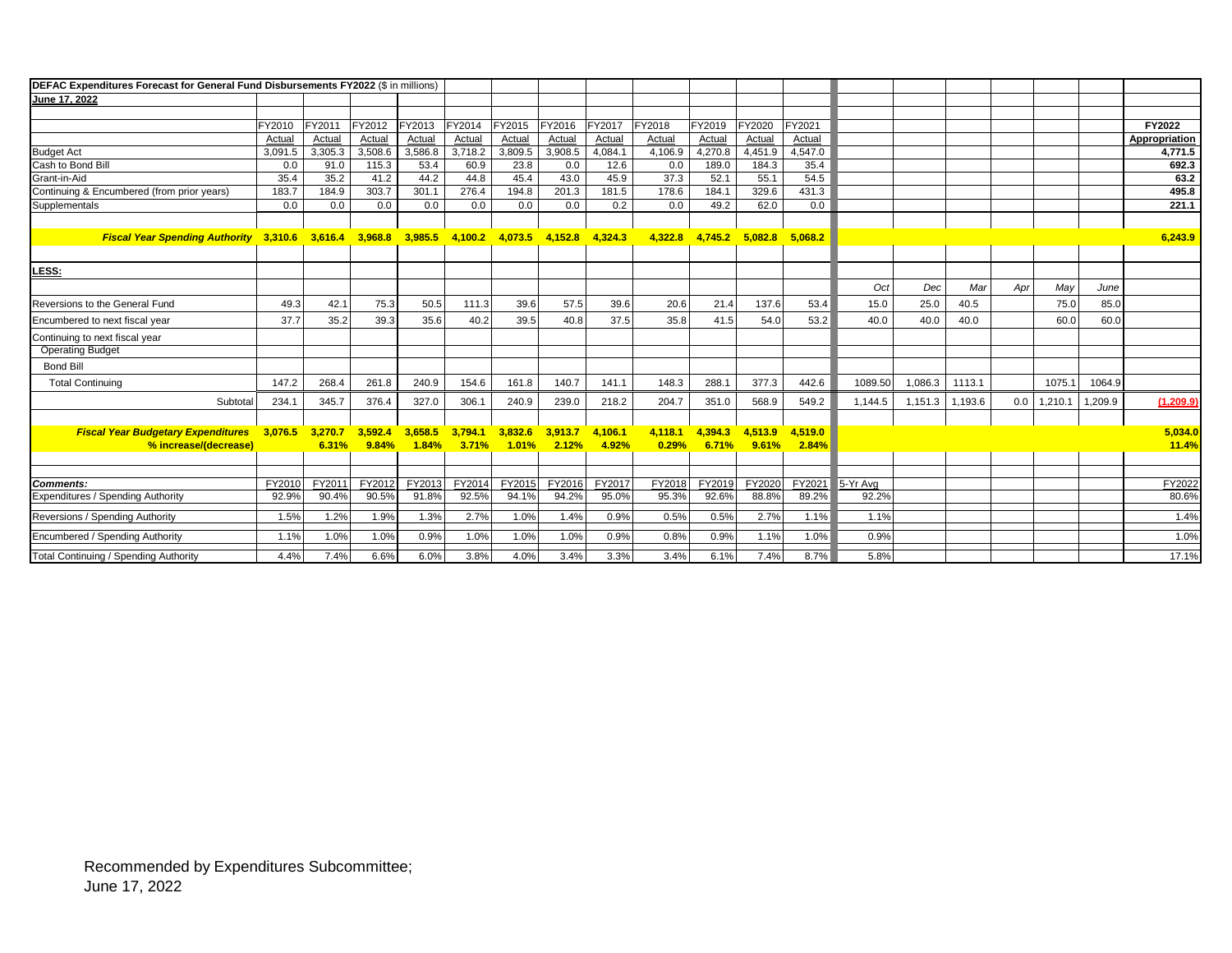| DEFAC Expenditures Forecast for General Fund Disbursements FY2022 (\$ in millions) |         |         |         |         |         |         |         |         |            |             |                      |                   |                   |        |        |        |        |
|------------------------------------------------------------------------------------|---------|---------|---------|---------|---------|---------|---------|---------|------------|-------------|----------------------|-------------------|-------------------|--------|--------|--------|--------|
| June 17, 2022                                                                      |         |         |         |         |         |         |         |         |            |             |                      |                   |                   |        |        |        |        |
|                                                                                    |         |         |         |         |         |         |         |         |            |             |                      |                   |                   |        |        |        |        |
|                                                                                    |         |         |         |         |         |         |         |         |            |             |                      |                   |                   |        |        |        |        |
|                                                                                    | FY2016  | FY2017  | FY2018  | FY2019  | FY2020  | FY2021  | FY2022  | FY2022  | Difference |             | % change Annual Avg. | <b>FY2022 YTD</b> | % spent           | % of   | $%$ of | $%$ of | $%$ of |
|                                                                                    | Actual  | Actual  | Actual  | Actual  | Actual  | Actual  | May     | June    | 22 vs. 21  | '22 vs. '21 | 22 vs. '17           | (actual 05/31/22) | (actual 05/31/22) | FY2021 | FY2020 | FY2019 | FY2018 |
| Salaries                                                                           | 1,361.8 | 1,402.9 | 1,421.1 | 1,499.9 | 1,558.6 | 1,593.0 | 1,662.8 | 1,662.8 | 69.8       | 4.4%        | 3.46%                | 1.544.4           | 33.0%             | 35.3%  | 34.5%  | 34.1%  | 34.5%  |
|                                                                                    |         |         |         |         |         |         |         |         |            |             |                      |                   |                   |        |        |        |        |
| <b>Fringe Benefits</b>                                                             | 453.7   | 480.5   | 479.6   | 494.4   | 506.1   | 513.3   | 516.1   | 515.8   | 2.5        | 0.5%        | 1.43%                | 475.7             | 10.2%             | 11.4%  | 11.2%  | 11.3%  | 11.6%  |
| <b>Health Care</b>                                                                 | 334.    | 359.0   | 357.9   | 362.6   | 369.0   | 372.5   | 369.9   | 369.6   | (2.9)      | $-0.8%$     | 0.58%                | 339.5             | 7.3%              | 8.2%   | 8.2%   | 8.3%   | 8.7%   |
| Other                                                                              | 119.6   | 121.5   | 121.7   | 131.8   | 137.1   | 140.8   | 146.2   | 146.2   | 5.4        | 3.8%        | 3.77%                | 136.2             | 2.9%              | 3.1%   | 3.0%   | 3.0%   | 3.0%   |
|                                                                                    |         |         |         |         |         |         |         |         |            |             |                      |                   |                   |        |        |        |        |
| <b>Pension</b>                                                                     | 297.3   | 317.7   | 316.7   | 360.8   | 360.1   | 372.6   | 413.3   | 421.8   | 49.2       | 13.2%       | 5.83%                | 395.3             | 8.5%              | 8.2%   | 8.0%   | 8.2%   | 7.7%   |
| Contribution                                                                       | 150.6   | 152.4   | 167.6   | 201.5   | 205.0   | 212.1   | 235.3   | 240.1   | 28.0       | 13.2%       | 9.52%                | 225.0             | 4.8%              | 4.7%   | 4.5%   | 4.6%   | 4.1%   |
| <b>Health Care</b>                                                                 | 105.0   | 130.2   | 136.0   | 145.4   | 145.9   | 139.2   | 167.5   | 170.9   | 31.7       | 22.8%       | 5.59%                | 160.2             | 3.4%              | 3.1%   | 3.2%   | 3.3%   | 3.3%   |
| Other                                                                              | 41.7    | 35.1    | 13.1    | 13.9    | 9.2     | 21.3    | 10.5    | 10.8    | (10.5)     | $-49.4%$    | $-21.05%$            | 10.1              | 0.2%              | 0.5%   | 0.2%   | 0.3%   | 0.3%   |
|                                                                                    |         |         |         |         |         |         |         |         |            |             |                      |                   |                   |        |        |        |        |
| Debt Service                                                                       | 169.4   | 179.0   | 187.2   | 183.9   | 184.1   | 187.3   | 205.7   | 205.7   | 18.4       | 9.8%        | 2.82%                | 202.6             | 4.3%              | 4.1%   | 4.1%   | 4.2%   | 4.5%   |
|                                                                                    |         |         |         |         |         |         |         |         |            |             |                      |                   |                   |        |        |        |        |
| Grants                                                                             | 349.6   | 365.7   | 362.9   | 445.2   | 507.1   | 433.2   | 683.9   | 669.6   | 236.4      | 54.6%       | 12.86%               | 629.7             | 13.5%             | 9.6%   | 11.2%  | 10.1%  | 8.8%   |
|                                                                                    |         |         |         |         |         |         |         |         |            |             |                      |                   |                   |        |        |        |        |
| Medicaid                                                                           | 689.1   | 739.7   | 750.2   | 733.4   | 702.0   | 734.1   | 811.7   | 811.7   | 77.6       | 10.6%       | 1.88%                | 748.3             | 16.0%             | 16.2%  | 15.6%  | 16.7%  | 18.2%  |
|                                                                                    |         |         |         |         |         |         |         |         |            |             |                      |                   |                   |        |        |        |        |
| <b>Contractual Services</b>                                                        | 513.6   | 537.6   | 526.1   | 589.0   | 600.5   | 607.5   | 652.3   | 658.6   | 51.1       | 8.4%        | 4.14%                | 597.6             | 12.8%             | 13.4%  | 13.3%  | 13.4%  | 12.8%  |
|                                                                                    |         |         |         |         |         |         |         |         |            |             |                      |                   |                   |        |        |        |        |
| Supplies & Materials                                                               | 66.9    | 68.7    | 61.9    | 69.3    | 64.7    | 60.9    | 64.0    | 64.0    | 3.1        | 5.1%        | $-1.41%$             | 58.4              | 1.2%              | 1.3%   | 1.4%   | 1.6%   | 1.5%   |
|                                                                                    |         |         |         |         |         |         |         |         |            |             |                      |                   |                   |        |        |        |        |
|                                                                                    |         |         |         |         |         |         |         |         |            |             |                      |                   |                   |        |        |        |        |
| <b>Capital Outlay</b>                                                              | 12.3    | 14.3    | 12.4    | 18.5    | 30.6    | 17.2    | 24.0    | 24.0    | 6.8        | 39.5%       | 10.91%               | 22.9              | 0.5%              | 0.4%   | 0.7%   | 0.4%   | 0.3%   |
|                                                                                    |         |         |         |         |         |         |         |         |            |             |                      |                   |                   |        |        |        |        |
| FY Budgetary Expenditures                                                          | 3.913.7 | 4,106.1 | 4,118.1 | 4,394.3 | 4,513.9 | 4,519.0 | 5,033.8 | 5,034.0 | 515.0      | 11.4%       | 4.16%                | 4674.9            | 100.0%            | 100.0% | 100.0% | 100.0% | 100.0% |
|                                                                                    |         |         |         |         |         |         |         |         |            |             |                      |                   |                   |        |        |        |        |
|                                                                                    |         |         |         |         |         |         |         |         |            |             |                      |                   |                   |        |        |        |        |
| Comments:                                                                          |         |         |         |         |         |         |         |         |            |             |                      |                   |                   |        |        |        |        |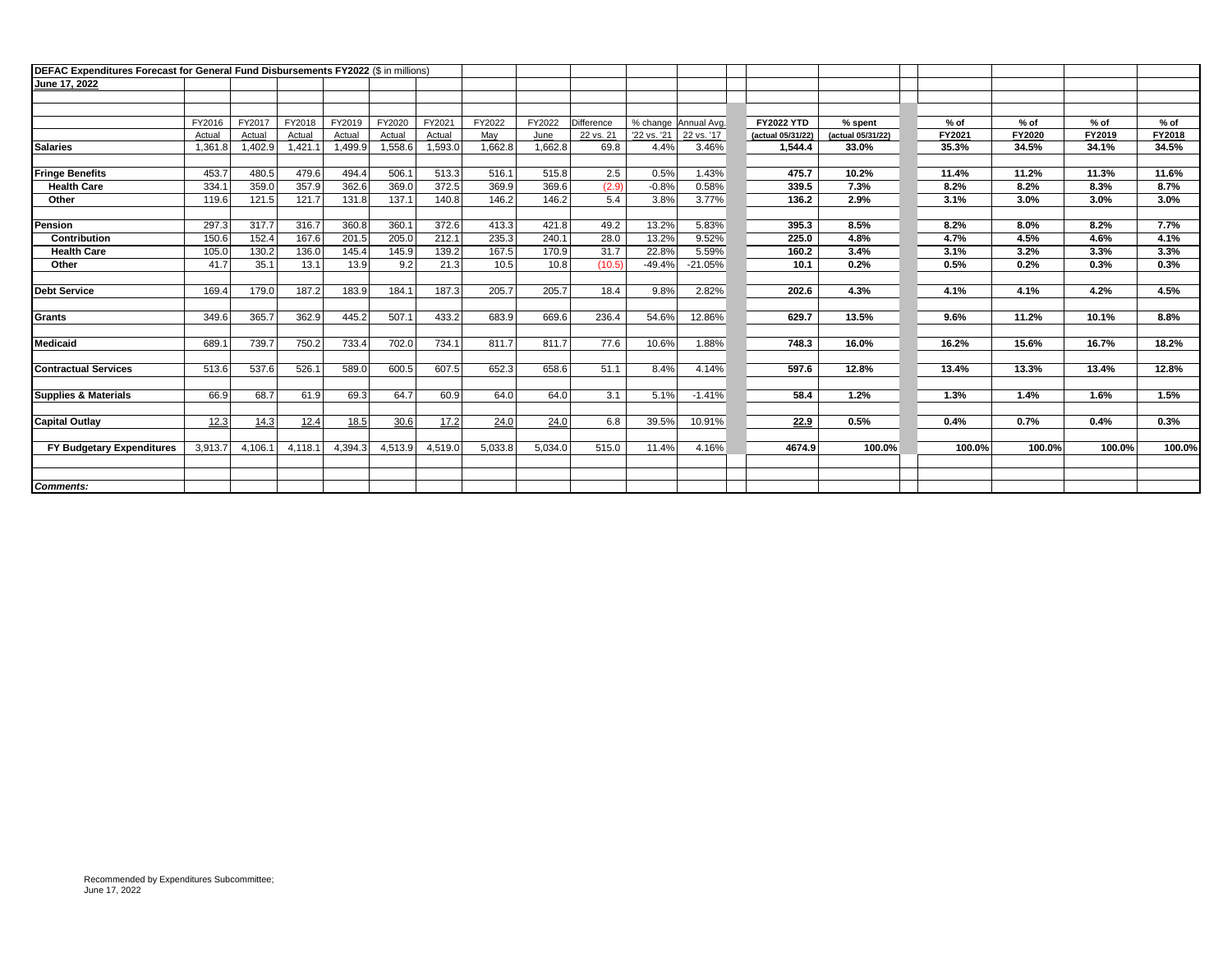| DEFAC Expenditures Forecast for General Fund Disbursements FY2023-2026 (\$ in millions)                           |         |         |         |         |         |               |         |               |         |         |         |
|-------------------------------------------------------------------------------------------------------------------|---------|---------|---------|---------|---------|---------------|---------|---------------|---------|---------|---------|
| June 17, 2022                                                                                                     |         |         |         |         |         |               |         |               |         |         |         |
|                                                                                                                   |         |         |         |         |         |               |         |               |         |         |         |
|                                                                                                                   |         |         |         |         |         |               |         |               |         |         |         |
|                                                                                                                   | FY2016  | FY2017  | FY2018  | FY2019  | FY2020  | FY2021        | FY2022  | FY2023 FY2024 |         | FY2025  | FY2026  |
|                                                                                                                   | Actual  | Actual  | Actual  | Actual  | Actual  | <b>Actual</b> | June    | June          | June    | June    | June    |
| <b>Salaries</b>                                                                                                   | 1,361.8 | 1,402.9 | 1,421.1 | 1,499.9 | 1,558.6 | 1593.0        | 1662.8  | 1837.7        | 1901.2  | 1967.0  | 2035.0  |
|                                                                                                                   |         |         |         |         |         |               |         |               |         |         |         |
| <b>Fringe Benefits</b>                                                                                            | 453.7   | 480.5   | 479.6   | 494.4   | 506.1   | 513.3         | 515.8   | 562.3         | 570.8   | 579.5   | 588.4   |
| <b>Health Care</b>                                                                                                | 334.1   | 359.0   | 357.9   | 362.6   | 369.0   | 372.5         | 369.6   | 399.8         | 402.1   | 404.5   | 406.8   |
| Other                                                                                                             | 119.6   | 121.5   | 121.7   | 131.8   | 137.1   | 140.8         | 146.2   | 162.5         | 168.6   | 175.0   | 181.6   |
| Pension                                                                                                           | 297.3   | 317.7   | 316.7   | 360.8   | 360.1   | 372.6         | 421.8   | 631.8         | 674.2   | 721.7   | 774.3   |
| Contribution                                                                                                      | 150.6   | 153.7   | 167.6   | 201.5   | 205.0   | 212.1         | 240.1   | 349.3         | 382.5   | 418.9   | 458.7   |
| <b>Health Care</b>                                                                                                | 105.0   | 131.3   | 136.0   | 145.4   | 145.9   | 139.2         | 170.9   | 257.6         | 272.1   | 287.3   | 303.3   |
| Other                                                                                                             | 41.7    | 32.7    | 13.1    | 13.9    | 9.2     | 21.3          | 10.8    | 24.9          | 19.7    | 15.5    | 12.2    |
|                                                                                                                   |         |         |         |         |         |               |         |               |         |         |         |
| <b>Debt Service</b>                                                                                               | 169.4   | 179.0   | 187.2   | 183.9   | 184.1   | 187.3         | 205.7   | 218.4         | 224.6   | 230.9   | 237.4   |
| Grants                                                                                                            | 349.6   | 365.7   | 362.9   | 445.2   | 507.1   | 433.2         | 669.6   | 624.8         | 705.1   | 795.8   | 898.2   |
| Medicaid                                                                                                          | 689.1   | 739.7   | 750.2   | 733.4   | 702.0   | 734.1         | 811.7   | 830.9         | 846.5   | 862.4   | 878.5   |
|                                                                                                                   |         |         |         |         |         |               |         |               |         |         |         |
| <b>Contractual Services</b>                                                                                       | 513.6   | 537.6   | 526.1   | 589.0   | 600.5   | 607.5         | 658.6   | 953.9         | 993.4   | 1034.6  | 1077.5  |
| Supplies & Materials                                                                                              | 66.9    | 68.7    | 61.9    | 69.3    | 64.7    | 60.9          | 64.0    | 85.7          | 84.5    | 83.3    | 82.1    |
| <b>Capital Outlay</b>                                                                                             | 12.3    | 14.3    | 12.4    | 18.5    | 30.6    | 17.2          | 24.0    | 44.7          | 49.6    | 55.0    | 61.0    |
|                                                                                                                   |         |         |         |         |         |               |         |               |         |         |         |
| FY Budgetary Expenditures                                                                                         | 3,913.7 | 4,106.1 | 4,118.1 | 4,394.3 | 4,513.9 | 4,519.0       | 5,034.0 | 5,790.2       | 6,049.9 | 6,330.1 | 6,632.4 |
| Comments:                                                                                                         |         |         |         |         |         |               |         |               |         |         |         |
|                                                                                                                   |         |         |         |         |         |               |         |               |         |         |         |
| Forecast FY2024-FY2026 is based on the annual average growth rate for each category FY2017-FY2022(June Estimate). |         |         |         |         |         |               |         |               |         |         |         |
|                                                                                                                   |         |         |         |         |         |               |         |               |         |         |         |
|                                                                                                                   |         |         |         |         |         |               |         |               |         |         |         |
|                                                                                                                   |         |         |         |         |         |               |         |               |         |         |         |
|                                                                                                                   |         |         |         |         |         |               |         |               |         |         |         |

Recommended by Expenditures Subcommittee; June 17, 2022